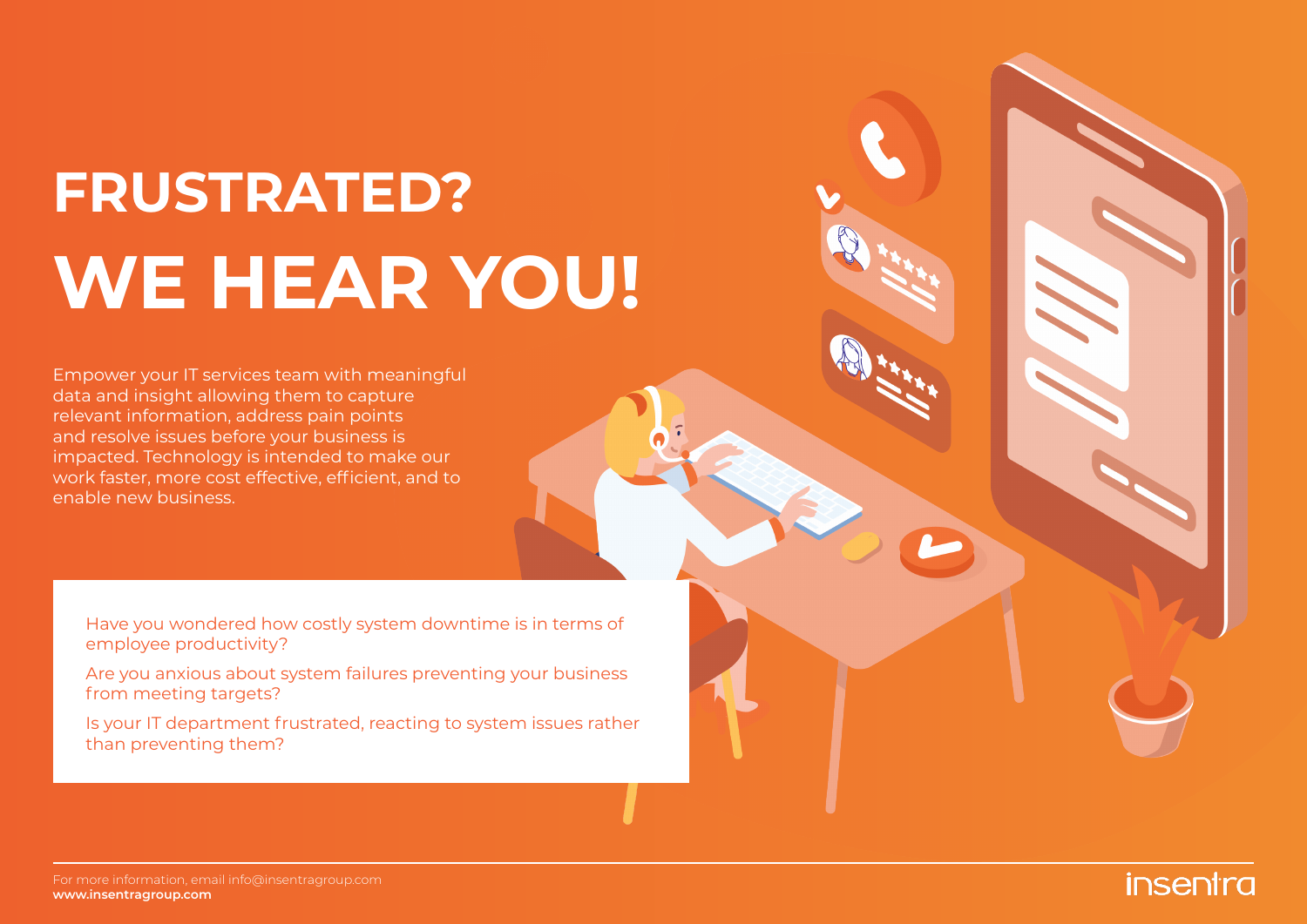## **IS THIS YOUR EXPERIENCE?**

When assessing user productivity, business projections and project efficiency, IT is often not included yet it should be. Research shows improvement of power, speed and overall capability of IT systems results in increased end user productivity. Not only does IT system failure impact organisational efficiency, it also leaves your end users, IT department and potentially your customers frustrated with the experience resulting in decreased profitability for your company.

#### **Insentra User Experience as a Service**

UXaaS delivers deep insights into end user computing infrastructure components. Insentra are experts in deploying UXaaS to automatically monitor your environment ensuring you receive all the benefits listed above and more. We provide User Experience as a Service for Citrix and Microsoft environments.

### insentra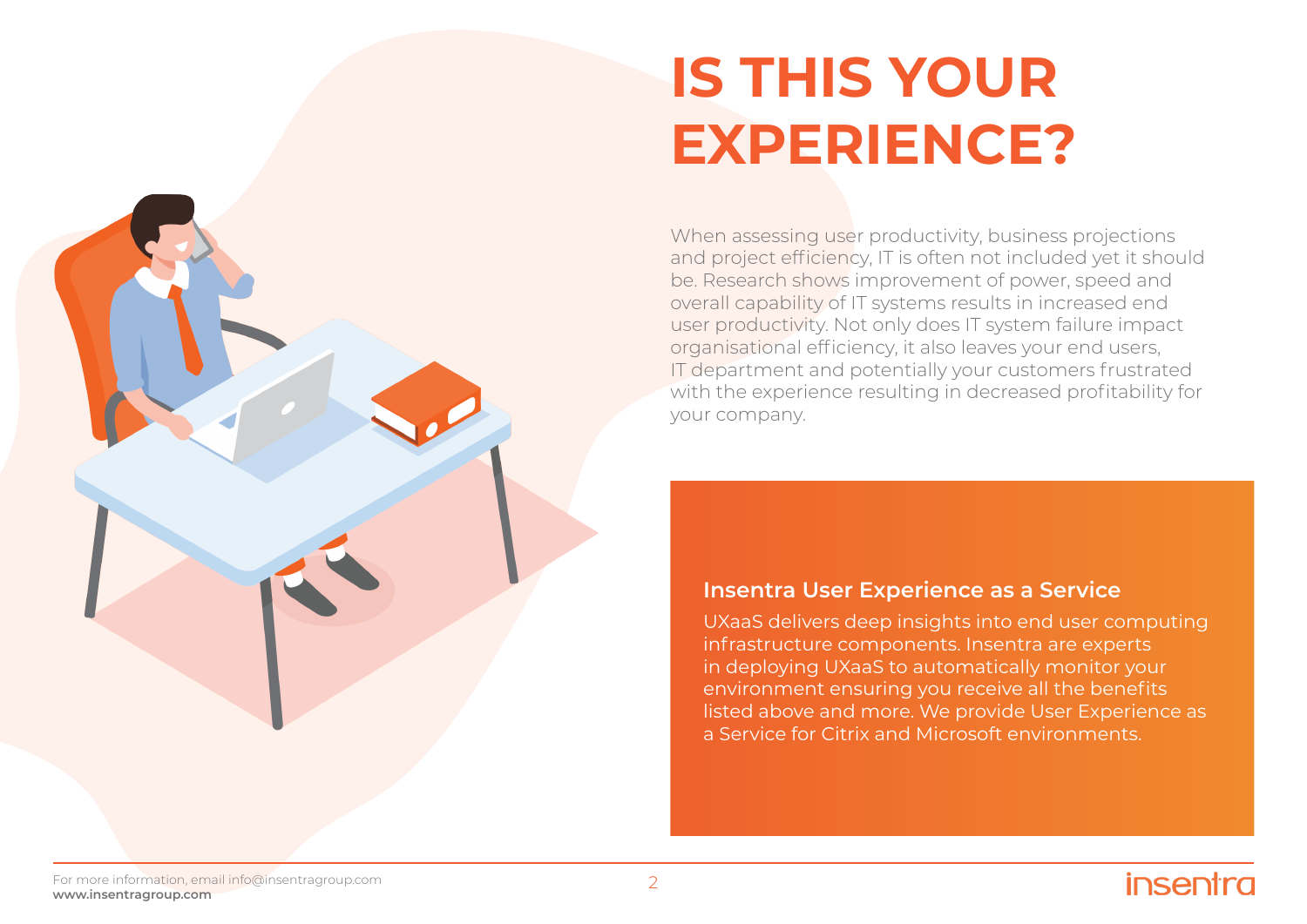## **HOW USER EXPERIENCE AS A SERVICE WILL IMPROVE YOUR BUSINESS PERFORMANCE**

Enter your very own virtual user.

Synthetic data is useful because it can help identify reoccurring pain points with SaaS or business applications that cut into your user productivity and efficiency. When coupled with real-user monitoring, synthetic transactions can also be used to identify the root cause of SaaS or business application issues.

Synthetic transactions work by simulating workloads with "virtual" users. These workloads or "transactions" allow IT to see the results of user behaviour without actual end-user involvement.

If you want to test if a business process is working as desired, IT can run custom transactions to ensure that critical processes are up and running before real end users start accessing them.



User Experience as a Service (UXaaS) is a Managed Service designed to enable your department to be proactive in solving system issues without increasing staff, skills or responsibilities, while also improving productivity and revenue.

UXaaS delivers deep insights into end user computing infrastructure components. UXaaS will:

#### **CUT THE COST OF YOUR IT SYSTEMS**

Stop paying more money for an inefficient environment. UXaaS automatically monitors your environment in real time, identifying problems before they become issues, meaning your systems will cost less to run.

#### **REDUCE YOUR CRISIS MANAGEMENT**

Knowing about problems before they become high priority issues means you can address them early and save your business from the typical reactive panic mode.

#### **REDUCE WASTED RESOURCES**

Lack of visibility into your end user experience results in higher unplanned costs. UXaaS delivers analytical data which we use to provide you

with recommendations that maximize resource utilisation and reduce the overall infrastructure footprint required to meet your end user expectations.

#### **BE COMPLIANT**

There's a lot of risk surrounding system compliance. UXaaS can give you visibility and reporting on asset management and license consumption.

#### **INCREASE WORKPLACE PRODUCTIVITY**

UXaaS provides tailored dashboards and reports specific to your role (CIO, IT Manager, Support Analyst, etc.), meaning you have more time for other things.

#### **IMPROVE BUDGETING AND SPENDING**

By understanding trends and having visibility, you can plan your expenditure, knowing exactly what you need to purchase and when it is needed. Eliminate the need to buy more than you need "just in case."

#### **STAY WITHIN BUDGETS**

Only pay for what you're using. UXaaS is charged based on a cost effective per user/month basis.

#### **EMPOWER YOUR IT DEPARTMENT**

By getting it right the first time with improved reliability, application performance and enhanced user experience.